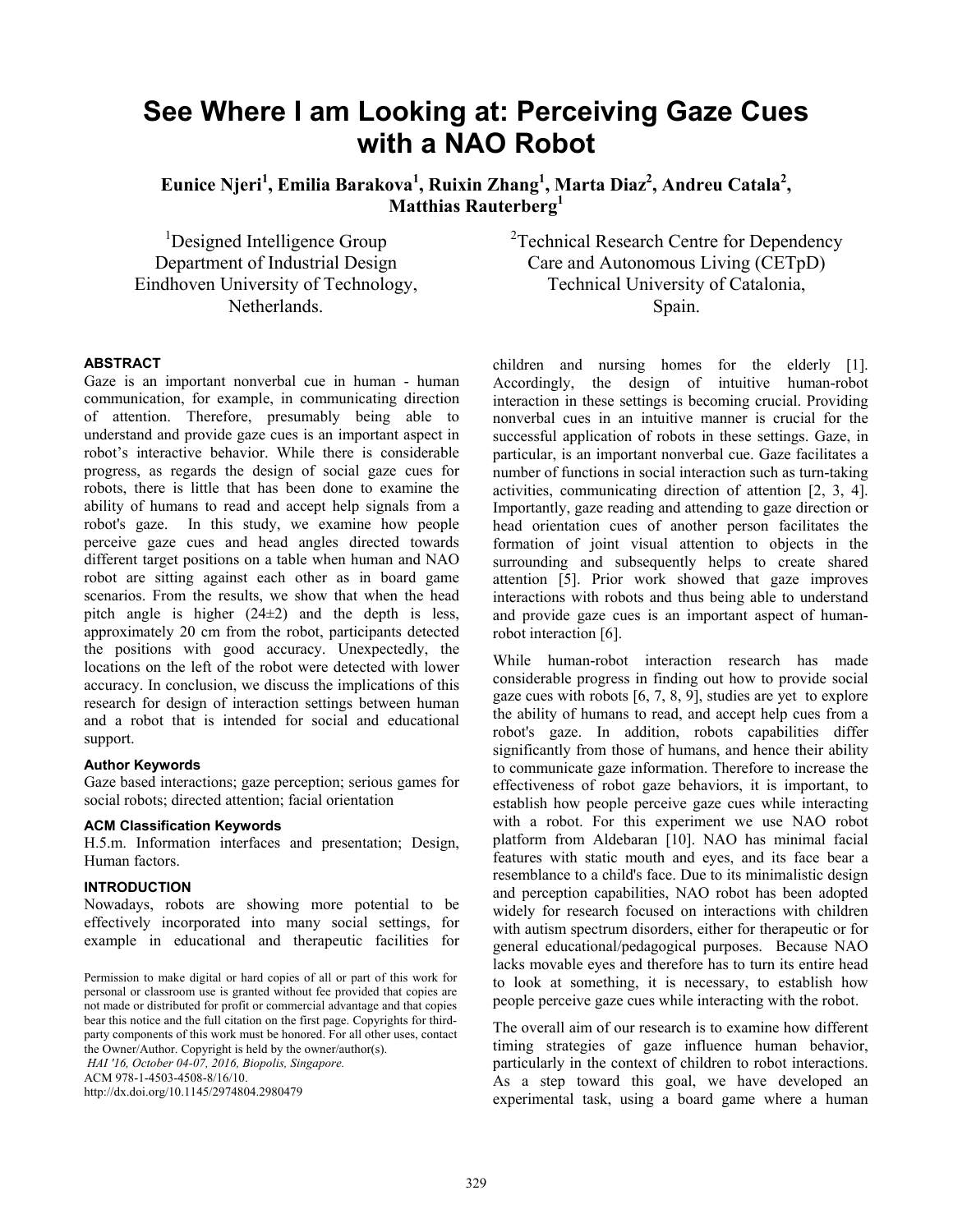participant plays a matching card game in the presence of either a human or a robot tutor. The general idea is that the tutor provides gaze clues to help the participant find a m matching card.



follows: participant (left) turns over a card, tutor (right) gazes participant's gazes at the matching card, participant turns the **Figure 1: Experimental setting. The interaction flow is as** at the matching card, participant gazes at the tutor, **matchi ing card.**

A Adopting the communication on gaze behavior and nonverbal cues, we hypothesize that, gaze social cues (facial orientation; head orientation) from the tutor will help focus participant's attention to the matching card and subsequently influence the choice of the participant. Accordingly to determine the above, and to establish whether the gaze cues from the robot will communicate card location, we prepared a design to examine if people perceive accurately the gaze and head direction displayed by NAO robot towards different card positions on the table. e perspectiv e of hum an - huma an

In related work, researchers in [11] measured the region of eye contact with NAO robot. A study in [12] also addresses the ability of individuals to read the gaze direction when presented with various forms of displays. Our motivation is that, many settings used for therapeutic training and for educational purposes are implemented in the form of board games. Therefore it is necessary to investigate gaze perception in such settings, which we further use to build h human-centered d applications.

## **M METHOD Experimental Setup**

The proposed experimental setup is as follows: The participant and NAO sit on the two sides of a table facing each other. The table is approximately 80 cm in width and the height of the table is 72 cm. A board grid with the card positions resembling a memory game is fixed on the table. The layout has  $18$  squares  $(8*8cm)$  organized in six  $(6)$ columns and three (3) rows. The 18 squares correspond to the 18 card positions for the game. The squares are 10 cm apart in depth (y-axis) and  $6 \text{ cm}$  apart on the width (x-axis). The layout is 600 mm in width and 900 mm long

To measure the angles, we placed NAO on a small desk 56 cm in height at "Stand in "pose (0, 0), and at a distance of 5 cm from the table. The design grid has six squares in the x direction, which is from left to right side of (NAO), and three squares in the y direction which is the depth direction of the (NAO The distance between NAO and the closest square position is approximately 20 cm away, and the furthest at the corner is about 60 cm. We attached a laser beamer on the mid-section of NAO head and adjusted it to point at the middle of the layout, using the "look at" module in Choregraph program. We estimated the head pitch and head yaw angles for all the target positions using the motion screen on Choregraph.

Position= {HeadYawAngleVal, HeadPitchAngleVal}

NAO coordinate system is as shown in Figure 2; left. The HeadYawAngleVal of NAO gaze direction is defined as the angle between the positive y-axis and a line drawn from the center to a fixated position. The yaw angle of the y-axis is 0, and a positive head yaw angle value is on the left side of NAO. NAO head yaw angles range from -119 to 119 degrees. The HeadPitchAngle of NAO gaze direction is the angle between the xy plane and a line drawn from NAO head location to a target square. The pitch (head joint front and back) angle increases from 0 to 29.5. For the setup, the highest angle pitch value used is  $24\pm$  degrees, for the two middle positions in the first row. The highest yaw angle is  $48\pm$  for position 1 and  $-48\pm$  for position 6. On the second row, the angle pitch decreases to  $10 \pm 1$  for the middle positions. The pitch angle decreases with increase in yaw angle for the positions on the sides.



**Figure 2: left; Experimental setting; human robot test; side view** 

## **Participants and Procedure**

Six students from the University College participated in the study. Three were female and three males. The robot was placed on a small table  $56$  cm tall at  $(0, 0)$  with its face directed to the face of the person .The participant sat on a chair which was adjusted to give an eye - height position with the robot. The distance between the robot and the participant was approximately 110 cm. The experimenter informed the participants of their role and gave them instructions regarding the experiment. We implemented a Java algorithm to turn NAO head randomly to the 18 positions on the layout. Each participant interacted with the robot only in one trial. When the robot moved its head to a certain location, the participant wrote a number between 1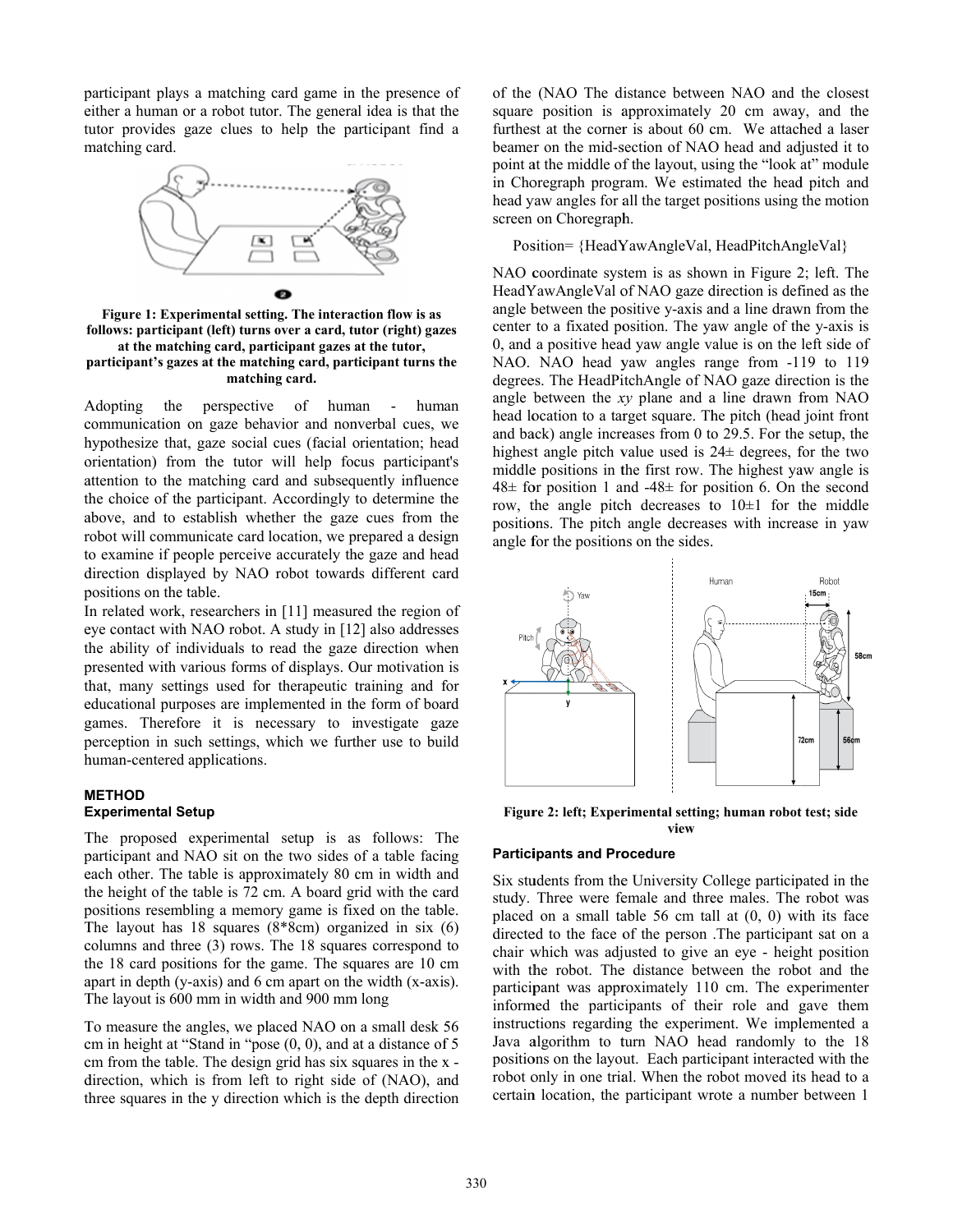

**Figure 3. Gaze perception results; the number of participants who perceived the robot gaze correctly for each card location. Row 1; Row 2; Row 3.** 

and 18 on a post-it and placed it where they perceived the robot was looking on the layout. Each trial lasted for about 5 minutes.

## **RESULTS**

We recorded the number of correct perceptions for each card location. The count of correct perceptions included all the post-its placed inside the square position and those surrounding in a distance less than or equal to 1cm. For the post-its that were placed more than 1cm from the intended card locations, these were regarded as wrong perceptions. Figure 3 shows the results of the gaze perception experiment, on how human observers judged where NAO was looking and the intended card locations. From the graph it is clear that people are better able to perceive correctly the square positions more for the card locations that are in the row that is closest to NAO i.e. when the head pitch angle is higher (24±2); less depth in the y direction) which is approximately 20 cm from NAO. The ability to perceive seems to lessen with the increase in depth. For example, the number of participants who perceived the gaze correctly decreases rapidly when the rows are far from (NAO). The number of correct perceptions is lower in Row 2 compared to Row 1 and continues to lessen for the third row, which is approximately 60 cm away from NAO for this layout

An interesting observation from the result is when NAO robot is looking at positions on its right the participants are better able to perceive more than when the robot is gazing at the locations on its left. Observers were also able correctly to perceive the positions in the middle of the layout more. Observations also show that participants understand head yaw angles quite better as opposed to head pitch angles for this robot. However, with the increase in depth, the perception of yaw information seems to lessen. A study in [13] indicates that the perception of pitch gaze

component directions depends on the communicative method, however, the yaw component does not rely on the communication method

## **CONCLUSION**

Being able to understand and provide gaze cues is an important aspect especially for robots intended for educational and developmental support. In this report, we present a preliminary study conducted to examine how human observers perceive where NAO is looking. Our goal was to find out if gaze cues provided by a robot can direct the attention and influence the choices of the human partner. In this initial experiment, we tested whether gaze cues from the robot tutor communicate accurately enough card location in a card board game.

 From the results: it is clear that people can follow the orientation of NAO head and its movements to judge gaze direction. Thus, head orientation has a significant influence on gaze direction perception especially with a robot such as NAO, which has fixed eyes. However, it's hard to use head angles alone to distinguish objects on the table if they are very close. Since human observers can clearly perceive NAO gaze cues when the depth is less; it is, therefore, effective to place the objects closer to NAO, for example, reduce the number of rows or increase the spacing between objects for the distant rows from the robot. Consequently, this will improve the accuracy of perception and the overall effectiveness of the use of a social robot in these settings.

Unexpectedly, we found that the locations on the left of the robot (right of the human participants) were detected with lower accuracy by the participants. This finding needs to be further investigated in follow-up experiments.

 Future work involves examining the temporal aspects of gaze in human–human interactions to build more realistic interactive robot gaze behaviors. Moreover, using human studies is a promising approach as the robots are intended